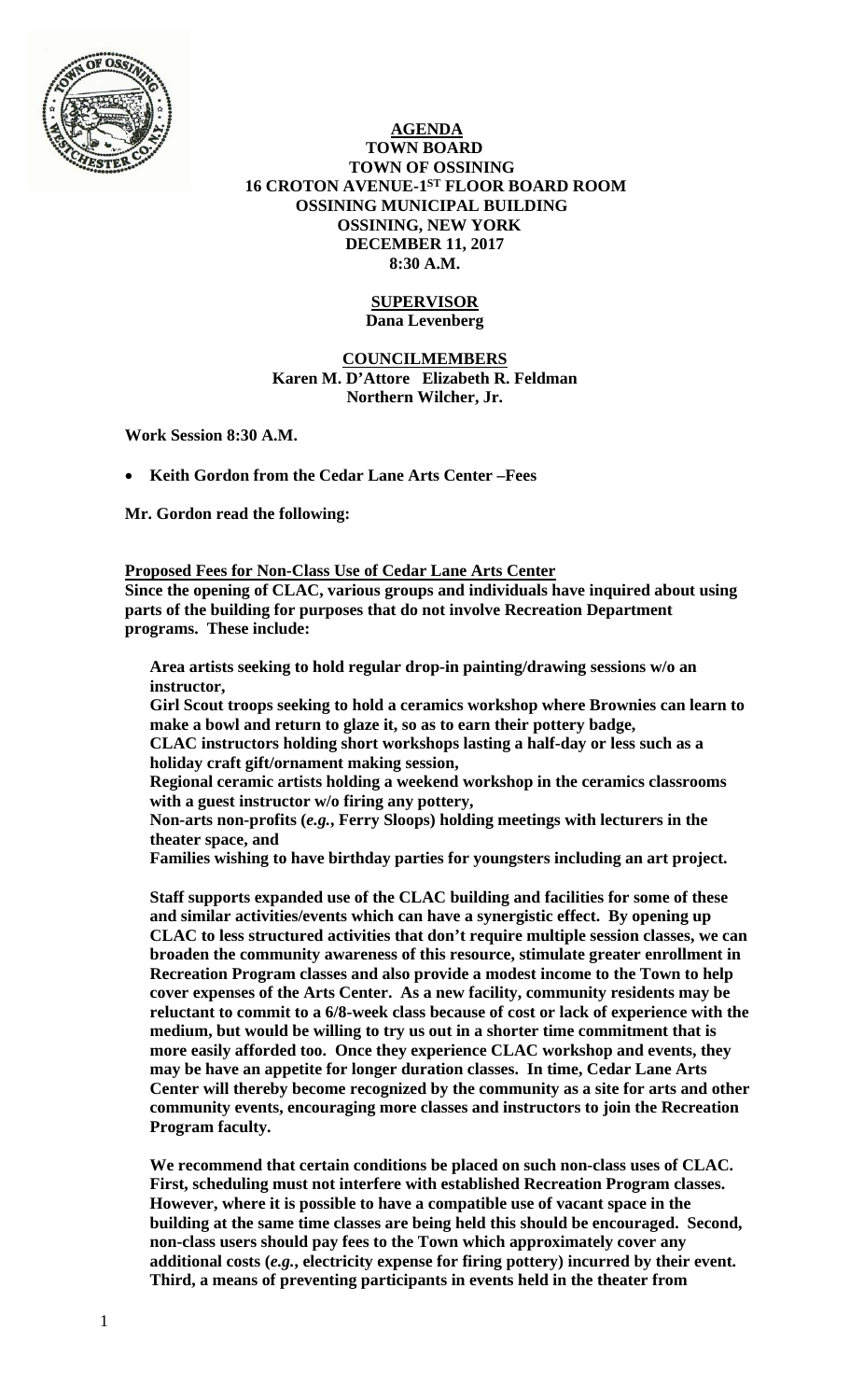**entering the art & ceramics classrooms is necessary for safety of the guests as well as to protect student work, equipment, tools and art supplies and limit access to the computer and art library materials. We recommend installing 3 interior doors which can be secured when the classrooms are not in use. Fourth, outside groups should not deplete Recreation Program class materials or supplies (they should provide their own or pay to use any art supplies needed). Finally, we recommend that for an initial period, fees be set low to stimulate more use of CLAC until such time as when demand grows to approach the capacity of the facility. Also, flexibility should be given where special circumstances indicate a different fee is appropriate. Until the Arts Center is fully established, we urge that greater use not be deterred due to high fees.** 

#### **Proposed Sample Fees:**

**Artists group use of the theater space to paint, draw or sculpt, up to 3 hours per session, with artists to supply all art equipment and supplies and remove same at the end of each session, sessions to coincide with scheduled Recreation Program classes (so no additional monitor necessary), with participants to sign a register each time they attend. \$10/artist/session.** 

**Scouts seeking to hold ceramics lesson for limited period using CLAC instructors, using clay, glazes and firing from the Center. One session to learn about clay and make a piece of art; one session after bisque firing to glaze their pieces; leader to pick up finished work when firing completed. \$20 each scout, with 50% of the total fee to be paid to the instructor, and the balance to Town/Village.** 

**Ceramics weekend (2-day) workshop open to the public for a fee that only covers instructor costs, using CLAC tools but not using CLAC supplies or kilns. \$100 per day.** 

**Meetings in theater room by arts groups, up to 3 hours. Non-profit group meetings scheduled to coincide with regular Recreation Program (no added monitoring needed) - \$30 (\$50 full day).** 

**Meetings in theater room by non-arts groups, up to 3 hours. Non-profit group meetings scheduled to coincide with regular Recreation Program (no added monitoring needed) - \$50 (Full day \$100).** 

**Meetings in theater room by for-profit groups, up to 3 hours, with meetings scheduled to coincide with regular Recreation Program \$100. Additional \$25/hour if monitor needed.** 

**Birthday parties for children that include an art activity, up to 15 children. \$200 for use of the space for 3 hours, plus instructor's fee and materials expense.** 

## **Additional considerations related to new uses of CLAC facility.**

**In addition to installing doors in the 3 classrooms, it is recommended that window screening be installed to block light and view through ground-level windows of theater room facing the lake and drive (drapes, blinds, one-way film, etc.). This would permit privacy for life drawings in the nude, and also temper the strong sun exposure during other uses.** 

**Consideration should be given to installing a small kitchen in the theater space for cooking programs (***e.g.***, garden group), and food prep during other events described above.** 

**A policy is needed on food & beverages that may be brought in for events, including garbage removal at the end of events.** 

**Additional chairs will be needed for meeting events (CLAC has only 12 folding chairs currently).**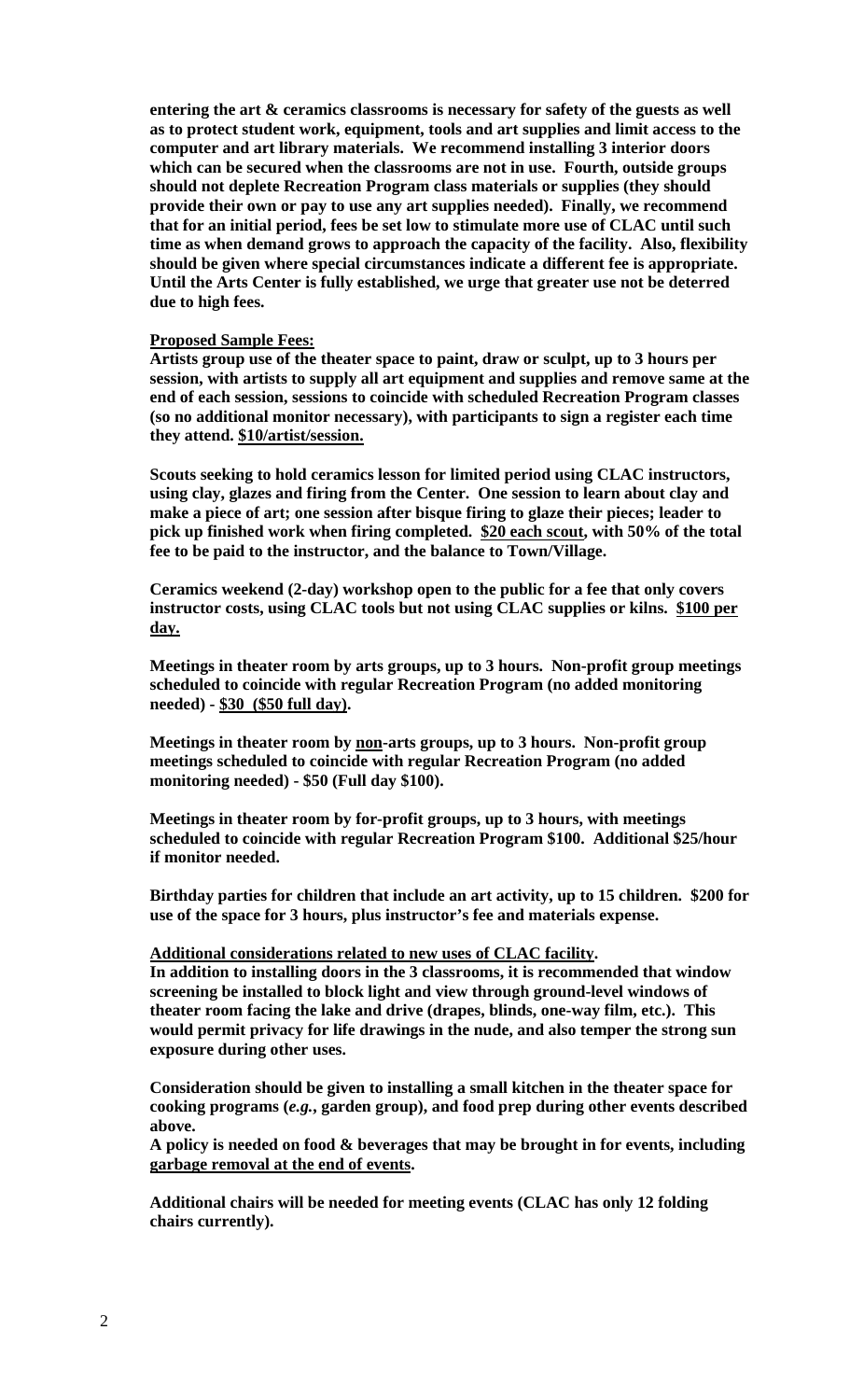**The theater room, entry area and bathrooms need a thorough cleaning on a regular schedule (weekly or bi-weekly). A post-event cleaning may also be appropriate so the Center is suitable for the next use.** 

**At 8:55 A.M., Councilmember Wilcher moved and it was seconded by Councilmember Feldman that the Work Session be adjourned to Legislative Session.** 

# **I. CALL TO ORDER – PLEDGE OF ALLEGIANCE – ROLL CALL**

**The Regular Meeting of the Town Board of the Town of Ossining was held on December 11, 2017 at the Ossining Municipal Building, 16 Croton Avenue –First Floor Board Room, Ossining, NY. The meeting was called to order at 8:55 a.m. by Supervisor Dana Levenberg. Members of the Board present were: Councilmembers Northern Wilcher, Karen D'Attore and Elizabeth R. Feldman. Also present were Budget Officer Madeline Zachacz and Town Clerk Mary Ann Roberts.** 

# **II. ANNOUNCEMENTS**

**Councilmember Feldman announced that the Ossining Boat and Canoe Club is hosting their annual toy drive.** 

# **III. LIAISON REPORTS**

- **IV. DEPARTMENTAL REPORTS**
- **V. PUBLIC COMMENT ON AGENDA ITEMS**

## **VI. BOARD RESOLUTIONS**

## **A.Approval of Minutes-Regular Meeting**

**Councilmember Wilcher moved and it was seconded by Councilmember Feldman that the following be approved:** 

**Resolved, that the Town Board of the Town of Ossining hereby approves the November 28, 2017, Minutes of the Regular Meeting as presented.** 

 **Motion Carried: Unanimously** 

# **B.Approval of Minutes-Special Meeting**

**Councilmember Wilcher moved and it was seconded by Councilmember Feldman that the following be approved:** 

**Resolved, that the Town Board of the Town of Ossining hereby approves the December 5, 2017, Minutes of the Special Meeting as presented.** 

 **Motion Carried: Unanimously**

### **C. Approval of Voucher Detail Report**

**Councilmember Wilcher moved and it was seconded by Councilmember Feldman that the following be approved:** 

**Resolved, that the Town Board of the Town of Ossining hereby approves the Voucher Detail Report dated December 12, 2017 in the amount of \$760,234.42.** 

**Motion Carried: Unanimously**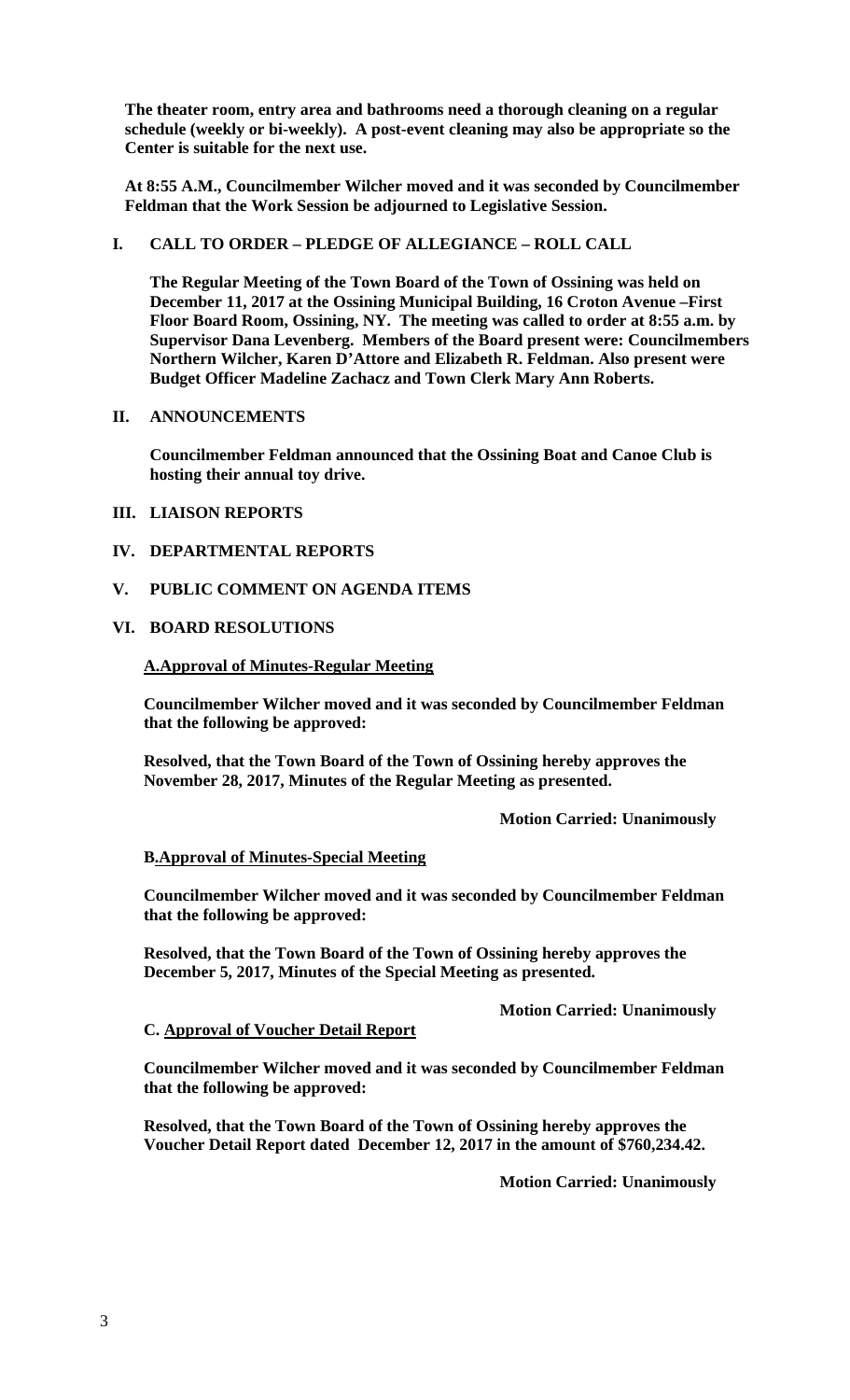# **D.Approval of the 2018 Budget**

**Councilmember Wilcher moved and it was seconded by Councilmember D'Attore that the following be approved:** 

**Resolved, that the Town Board of the Town of Ossining hereby approves the 2018 Budget for the Town of Ossining. Total appropriations for the 2018 entire Town (100) Fund are \$5,545,182. Total appropriations for the Unincorporated (200) Area Fund are \$3,700,113 and total appropriations for the Highway (310) Fund are \$2,674,639. Total appropriations for the Water and Sewer Funds are \$625,922. Total appropriations for the Fire/Light/Refuse Funds are \$1,432,370. Total appropriations for the Ambulance District are \$643,073.**

 **Motion Carried: Unanimously**

# **E.Acceptance of Donation- Two Wooden Benches**

**Councilmember Wilcher moved and it was seconded by Councilmember Feldman that the following be approved:** 

**Resolved, that the Town Board of the Town of Ossining accepts, with gratitude, two wooden benches with cushions from Adele Feldman of Ossining, valued at a total of \$200.** 

 **Motion Carried: Unanimously** 

## **F. Addition to Town Fee Schedule- CLAC Rental Fee**

**Councilmember Wilcher moved and it was seconded by Councilmember Feldman that the following be approved:** 

**Resolved, that the Town Board of the Town of Ossining hereby adds the following fee to the Town of Ossining Fee Schedule, to be effective immediately:**

**Under "Park Rental Fees":** 

- **Meeting in Theater Room for Art Activities, 3 Hours or Less: \$30**
- **Meeting in Theater Room for Art Activities, Up to 6 Hours: \$50**
- **Meeting in Theater Room for Non-Art Activities, 3 Hours or Less: \$50**
- **Meeting in Theater Room for Non-Art Activities, Up to 6 hours: \$100**
- **Meeting in Theater Room by For-Profit Groups, 3 Hours or Less: \$100**
- **Meeting in Theater Room by For-Profit Groups, Each hour over 3 Hours: \$25**
- **Art Activity Birthday Parties For Children, 3 Hours or Less: \$200 plus instructor's fee and materials expense**
- **Art fair events: \$50 per artist booth fee**
- **Ceramics Weekend Workshop (2 Day): \$100/day & instructor fees**
- **Artists Group Use of Theater Space, 3 Hours or Less: \$10/artist/session**
- **Scout Ceramics Lesson (1 learning session, 1 firing session): \$20/scout**
- **Firing Fees:** 
	- o **\$0.05/cubic inch for bisque**
	- o **\$0.07/cubic inch for cone 6 glaze**

### **Motion Carried: Unanimously**

### **G.Highway – Awarding of Bids- 2018 Refuse/Recycle Collection**

**Councilmember Feldman moved and it was seconded by Councilmember Wilcher that the following be approved:** 

**Whereas, the Town of Ossining invited sealed bids pursuant to Section 103 of the General Municipal Law of the State of New York for the removal of refuse, garbage, and co-mingled recyclables within the Town of Ossining Refuse District for the**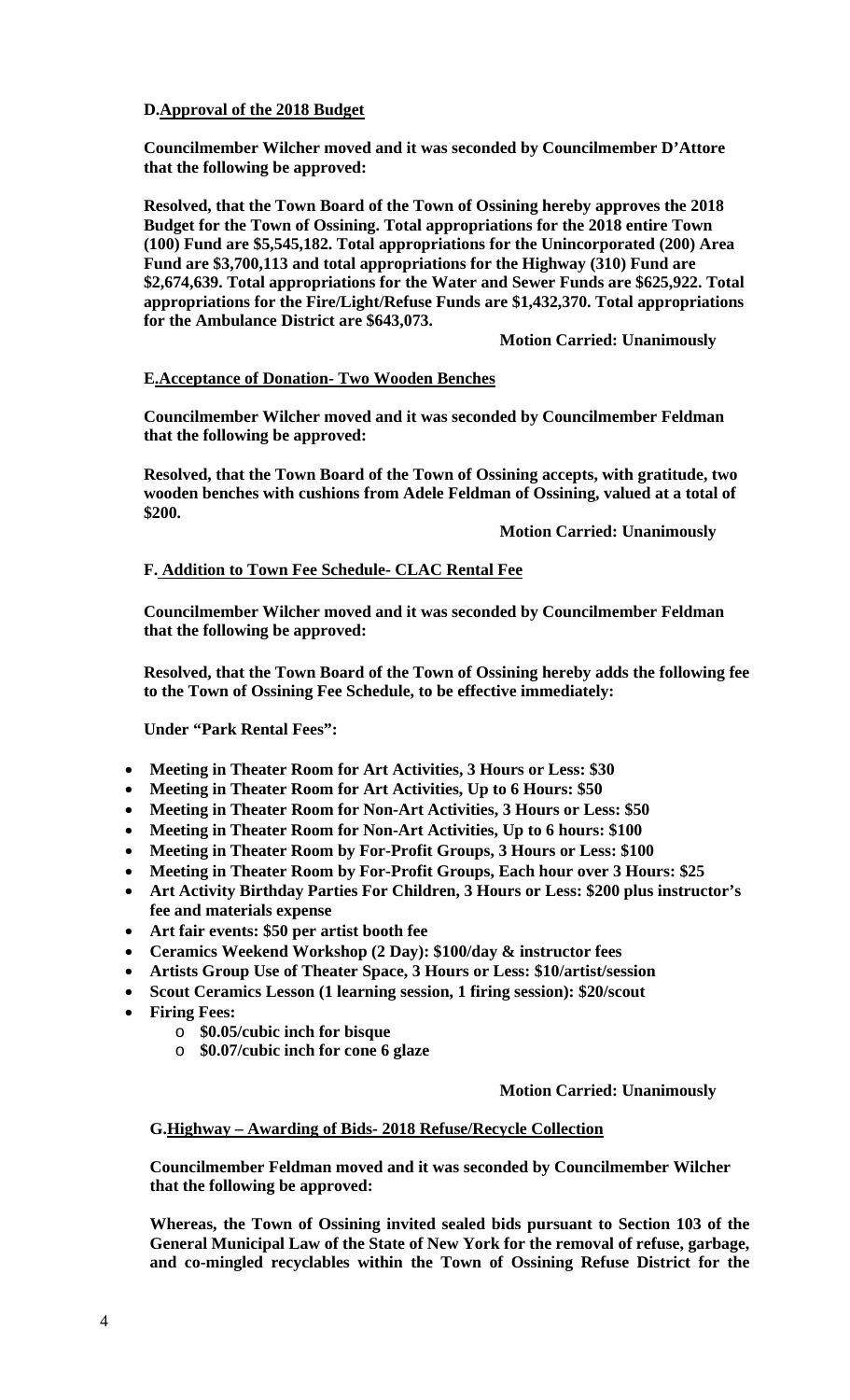**period of January 1, 2018 – December 31, 2018 with the option on the part of the Town to renew for up to four separate additional one-year terms; and** 

**Whereas, a public notice was advertised in the Journal News on; and** 

**Whereas, the Town only received one sealed bid, which bid was opened at 10:00 am, Friday November 17, 2017; and** 

**Whereas, the one bid, and thereby the lowest bid, was by Sani-Pro Disposal Services Corp. d/b/a Suburban Carting Company ("Suburban"), 566 North State Road, Briarcliff Manor, New York 10510, at a total bid price of \$546,000; and** 

**Whereas, Suburban's bid was substantially higher than the amount the Town had previously been paying of \$432,520 for 2017; and** 

**Whereas, after further discussions between Suburban, as the low bidder, and the Town, Suburban submitted a revised pricing model dated November 28, 2017 that revised the annual charge to \$495,000 for the year 2018 and also set forth the proposed prices for years two through five in the event the Town opted, in its discretion, to renew the agreement for any or all of those additional terms; and** 

**Now, therefore be it resolved, that the 2018 Refuse/Recycle Bid is hereby awarded to Sani-Pro Disposal Services Corp. d/b/a Suburban Carting Company, 566 North State Road, Briarcliff Manor, New York 10510, for the total bid price of \$495,000.** 

 **Motion Carried: Unanimously** 

## **VII.CORRESPONDENCE TO BE RECEIVED AND FILED**

**Councilmember D'Attore moved and it was seconded by Councilmember Feldman that the following be approved:** 

**Resolved, that the Town Board of the Town of Ossining hereby accepts the following meeting minutes:** 

- **Town Planning Board adopted resolution dated November 15, 2017**
- **Town Planning Board meeting minutes dated November 15, 2017**

 **Motion Carried: Unanimously** 

# **VIII.MONTHLY REPORTS**

**Councilmember Feldman moved and it was seconded by Councilmember Wilcher that the following be approved:** 

**Resolved, that the Town Board of the Town of Ossining hereby accepts the following monthly reports for the month of November 2017:** 

- **Town Clerk's Office**
- **Town Building Department**
- **G.E. Helicopter Report**
- **Town Supervisor's Office**
- **Tax Receiver's Office**
- $\bullet$

### **Motion Carried: Unanimously**

### **IX.VISITOR RECOGNITION**

## **X.ADJOURNMENT-EXECUTIVE SESSION-PERSONNEL**